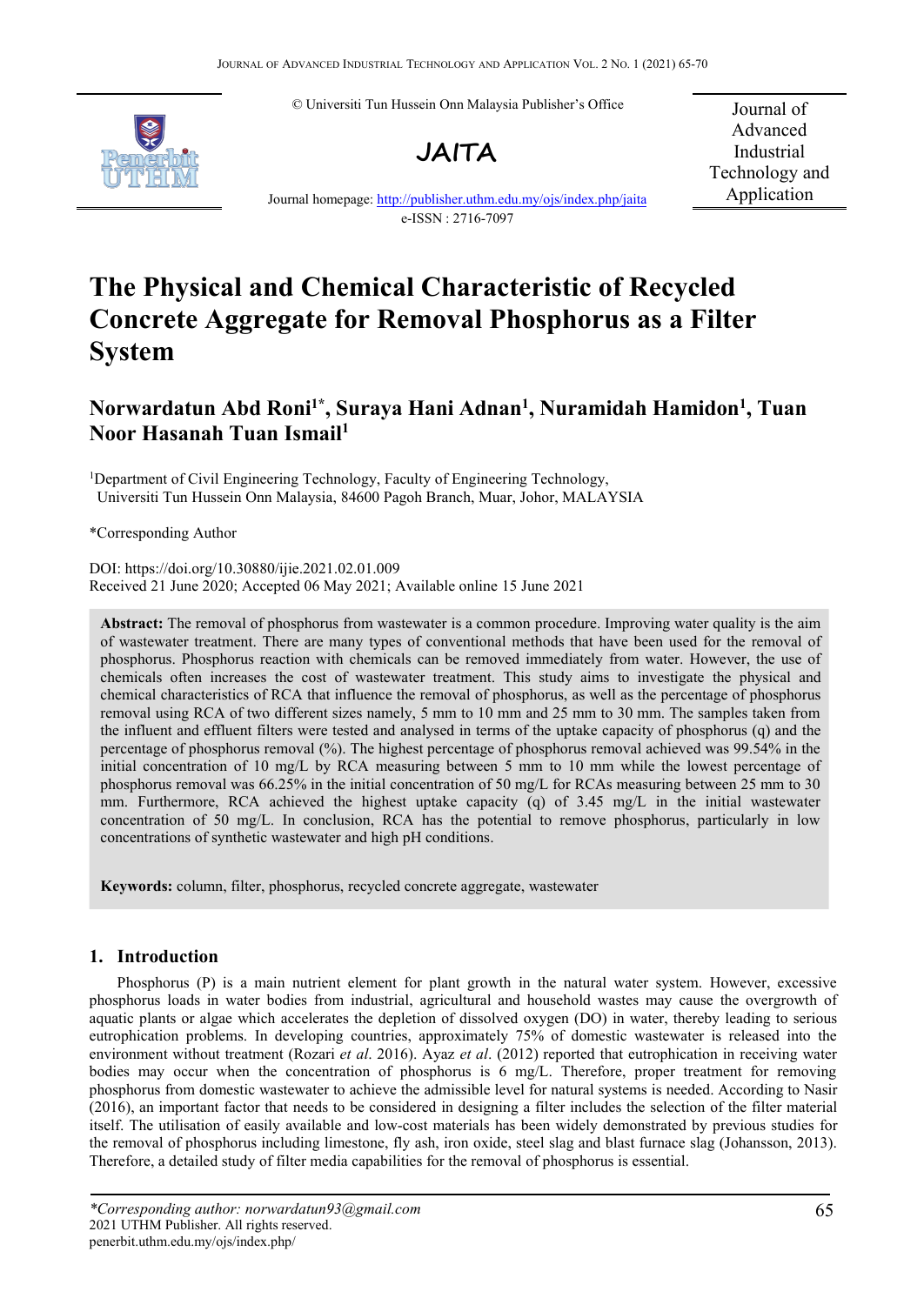The removal performance of phosphorus is influenced by temperature, pH, and concentration of metallic salt. pH value has a significant effect on the removal of phosphorus. Generally, adsorption will occur ata low pH while calcium will precipitate during the removal of phosphorus at a high pH (Ahmad *et al*., 2017).

Unaerated systems and aerated systems vary in the admission of oxygen into the systems throughout the aeration process. Under aerated conditions, calcium and aluminium adsorb on the surface of adsorbents to become the adsorption site for the removal of phosphorus. However, phosphate is precipitated together with Ferum ions. Besides that, highly dissolved oxygen in aerated conditions cause much more carbon dioxide to be exposed to the atmosphere, thereby producing carbonic acid. This results in the increase of pH levels in the system (Hamdan & Mara, 2013). In this study, the aerated system and unaerated system was chosen to investigate which is better performance compared to the both system. Besides that, the size of recycled concrete aggregates (RCA) also influences the removal of phosphorus. Yassin *et al*., (2016) stated that smaller-sized RCA acts as the best filter medium. 66-99% of phosphorus can be removed by RCA measuring between 5-35 mm. The initial concentration of synthetic wastewater was between 10-50 mg/L. Although the total volume of aggregates used as a filter medium was relatively small, filters nevertheless play important and diverse roles in many projects. However, filter materials for water and effluent treatment are often used in relatively small quantities as high quality aggregates are not readily provided by commercial production processing which may be designed to yield a satisfactory general purpose aggregate at the lowest cost. RCA was choose to be filter media in this study due to it easily available at construction site. There is abundance of waste that has been thrown away at construction site. Thus, this RCA can be made as alternative filter materials and may be made to be something valuable.

## **2. Experimental**

#### **3. 2.1 Materials**

Recycled concrete aggregate (RCA) was produced from concrete cube waste at the Heavy Structure Laboratory, Universiti Tun Hussein Onn Malaysia (UTHM). Then, the concrete cube waste was crushed using crushing machines (Concrete Crusher A35399) in order to produce RCA. Next, the aggregates were sieved to obtain the desired sizes ranging between 5 mm to 30 mm (British Standard sieve BS410/1986) using a shaker (Endecotts Lombard Rd. London, model SW193BR, England). RCA samples in the range of sizes of 5 mm to 20 mm were accepted for use as adsorbents for the column study. The samples were washed up twice with tap water followed by distilled water before they were dried up in the oven for 24 hours at 105 C.

## **2.2 Physical and chemical testing of RCA**

In this study, the physical and chemical characteristics of RCA were determined. Several tests were conducted to analyse the characteristics of RCA to determineits ability and strength as a filter for phosphorus removal. Physical and chemical breakdown in service may seriously impair the design grading of a filter and adversely affect its performance. The strength, shape, surface structure and composition of the individual particles will have an importantinfluence on the above properties, the abrasion resistance and the crushing strength of the aggregates during placing and compaction. Three physical characteristics tests carried out on RCA in this study were the bulk density test, water absorption test and the aggregate impact value test and two chemical characteristics tests were conducted on recycled concrete aggregates in this study namely, point zero charge and pH.

#### **2.3 Column Study**

Lab-scale vertical RCA filters were developed to investigate the removal of phosphorus from synthetic wastewater in this study. This filter was cylindrical in shape. In this study, five filters were designed and placed at the Wastewater Engineering Laboratory, Faculty of Engineering Technology, Universiti Tun Hussein Onn Malaysia (UTHM). The perspex filter was designed with an inner diameter of 150 mm, a thickness of 5 mm and a total height of 420 mm. Figure 1 shows the schematic diagram for the arrangement of the filter. The analysis of the phosphorus in synthetic solution was done by measuring only the reactive organic phosphorus. This is due to the lack of organic matter or any other contaminants which prone to react with phosphorus to form other phosphorus related species since synthetic wastewater was prepared from distilled water. The analysis was carried out using DR6000<sup>TM</sup> method according to the Standard Methods for the Examination of Water and Wastewater (2005).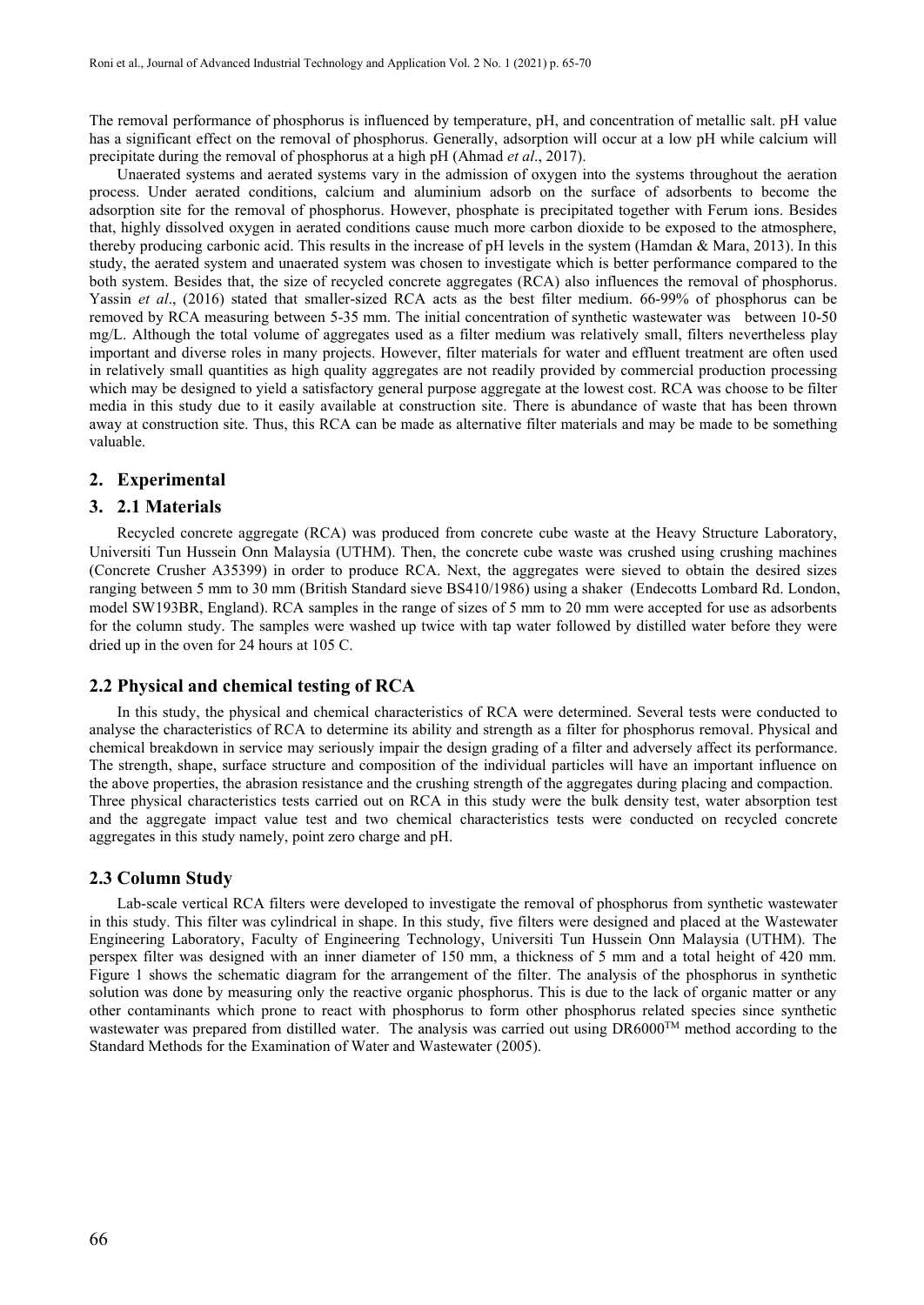

**Fig. 1 - The layout of the lab-scale vertical unaerated recycled concrete aggregate filter system**

#### **4. Results and discussion**

#### **3.1 Physical Characteristics Tests on Recycled Concrete Aggregate**

There were three main physical characteristics tests conducted on RCA in this study namely the bulk density test, water absorption test and aggregate impact value test. These tests were done to investigate the efficiency of RCA as a medium for the removal of phosphorus in synthetic wastewater. Table 1 shows the readings for the physical characteristics of RCA.

| $\ldots$                     |                       |  |
|------------------------------|-----------------------|--|
| Parameter                    | Value                 |  |
| Bulk density                 | $1680 \text{ kg/m}^3$ |  |
| Water absorption             | $1.27\%$              |  |
| Aggregate impact value (AIV) | $128.75\%$            |  |

**Table 1 - Physical characteristics of RCA**

The bulk density of an aggregate, or its unit mass, reflects in part its void content ata given degree of compaction and is therefore an indirect measure of grading and shape. The value of the bulk density of the aggregate depends on the amount used to fill up the container, size distribution, shape and specific gravity.

Angular and flaky materials can reduce bulk density. It can be seen that the highest bulk density of RCA is 1680 kg/ m<sup>3</sup>. This is because this RCA consists mostly of mortar and has a narrow size distribution. In contrast, Faiz Uddin  $(2016)$  found that the bulk density for RCA is  $1247 \text{ kg/m}^3$ . RCA is generally sourced from crushed concrete structures. Therefore, residues may adhere to RCA. Meanwhile, Larbi *et al.*, (2015) determined that the bulk density for RCA is 1148 kg/  $m<sup>3</sup>$ . This is due to the effect of superplastizers on density. The test clearly showed that compacted aggregate which has a bigger bulk density provides better strength. It was also found that a filter medium with higher bulk density provides better adsorption efficiency. Therefore, a filter medium with better adsorption efficiency would result in more effective phosphorus removal.

This water absorption test helps to determine the water absorption of RCA according to IS: 2386 (Part III) – 1963. According to Anchor *(1998)*, the water absorption of aggregates should not exceed 3%. In this study, the water absorption for RCA was 1.27%. Hence, the results showed that it did not exceed the maximum 3% absorption. Water absorption represents the porosity of aggregates. Ayaz *et al*., (2012) reported that the higher the porosity, the larger the specific surface area where the adsorption mechanism can take place.

The aggregate impact value (AIV) test was conducted in accordance with IS: 2386 (Part IV) – 1963. The strength of aggregates is evaluated by aggregate impactvalue. The aggregate impactvalue test delivers a relative measure of resistance under a progressively applied compressive load. To achieve high quality strength, aggregates should retain a low aggregate impact value. The AIV test based on IS: 2386 (Part IV) – 1963 states that the aggregate impact value should not exceed 45%.

Adnan *et al*., (2010) found that the AIV for RCA was 20.80 %. This was due to the mortar attached to recycled aggregates (RA) which probably influenced the amount of broken particle size smaller than 2.36 mm size after the blasting process. All the results showed that the AIV of RCA did not exceed 45% thus proving that RCA has achieved its required strength. Zhilong *et al*., (2014) claimed that RCA with high aggregation strength displayed relatively compact structures which are effective for removing phosphorus. Generally, the destabilised particles interrelate with each other and aggregate to form compact micro flocs. When the process continues, the formation of aggregates is dominated by adsorption.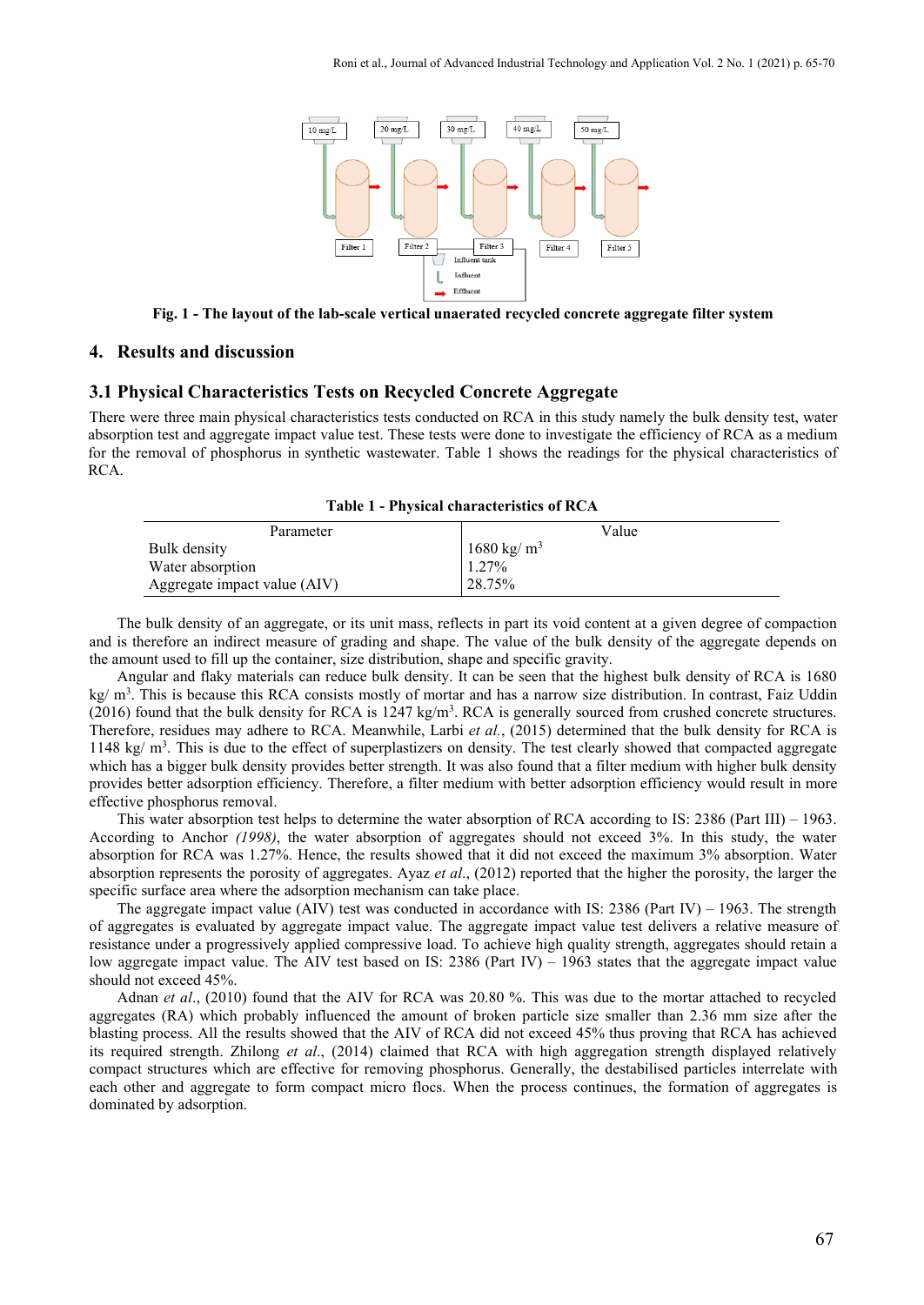pH of RCA

## **3.2 ChemicalCharacteristics Tests on Recycled Concrete Aggregate**

Three chemical characteristics tests were performed on RCA namely, the point zero charge (PZC) test, pH test and the analysis of filter medium surface elements using Scanning Electron Microscopy with Energy Dispersive X-ray (SEM-EDX). These tests were done to examine the efficiency of RCA as a medium for phosphorus removal in synthetic wastewater. Table 2 shows the results of the chemical characteristics of RCA.

| $1$ apro $\mu$ = Chemical enargements of RC/V |       |  |
|-----------------------------------------------|-------|--|
| Parameter                                     | Value |  |
| Point zero charge of RCA                      | 8.60  |  |

| Table 2 - Chemical characteristics of RCA |  |
|-------------------------------------------|--|
|-------------------------------------------|--|

9.30

The point of zero charge (PZC), defined as the pH value at which the net proton charge equals to zero, is a significant parameter for understanding the aggregation of recycled concrete aggregates (RCA). When bare RCA is detached in solutions at  $pH_{PZC}$ , the surface charge of RCA approaches zero and the electrostatic force is reduced, followed by the formation of aggregation between RCA. To discover the  $pH<sub>PZC</sub>$  of each RCA, the surface charge of the RCA visible in pH  $1-10$ . pH<sub>PZC</sub> offers information concerning more efficient stabilisation (Nee and Kim, 2013). This test was conducted at 170 rpm for 24 hours.

The reading point zero charge of RCA is 8.60. Figure 2 displays the Point Zero Charge graph. This result was similar to that by Nasir (2016) where the pH<sub>PZC</sub> for steel slag is 9.2. This is because the surface charge has zero value near pH<sub>PZC</sub>, followed by less coagulation or flocculation between each particle.



**Fig. 3:** Point Zero Charge

The pH value of RCA is 9.30 which is alkaline. Thus, RCA has high alkalinity content. The removal of phosphorus is related to pH level. Regarding to Xiong *et al*., (2011). This is due to the mechanisms endorsed by the double layer outcome whereby acidic H<sup>+</sup> is attracted to the concrete surface by calcium, aluminium, and magnesium hydroxide content which generates a secondary positive layer to bind the negative phosphate. Most materials with high pH also have higher calcium content which is  $(>15\%)$ .

Nasir (2016) obtained a pH value of 10.19 for steel slag. Although steel slag is the product of different processes and different chemical compositions, it shares similar characteristics with RCA such as high calcium content and alkalinity which influence phosphorus removal (Zuo *et al*., 2015). On the other hand, Ahmad *et al*., (2017) found that the effective pH for phosphorus removal lies between pH 9 to pH 11. The phosphate removal efficiencies were between 51-71% and 55-80%. This might be due to the vibration produced during aeration which causes the reaction to proceed faster.

#### **3.4 Percentage of Phosphorus Removal Efficiency**

This section discusses the data and analysis on the percentage of phosphorus removal by RCA. Figure 3 shows the percentage graph of phosphorus removal using RCA of different sizes (5-10 mm and 25-30 mm) in five different concentrations of synthetic wastewater. For RCAs measuring between 5-10 mm, the percentages of phosphorus removal were 99.54%, 76.92%, 74.94%, 69.91% and 67.60% for the initial concentrations of 10 mg/L, 20 mg/L, 30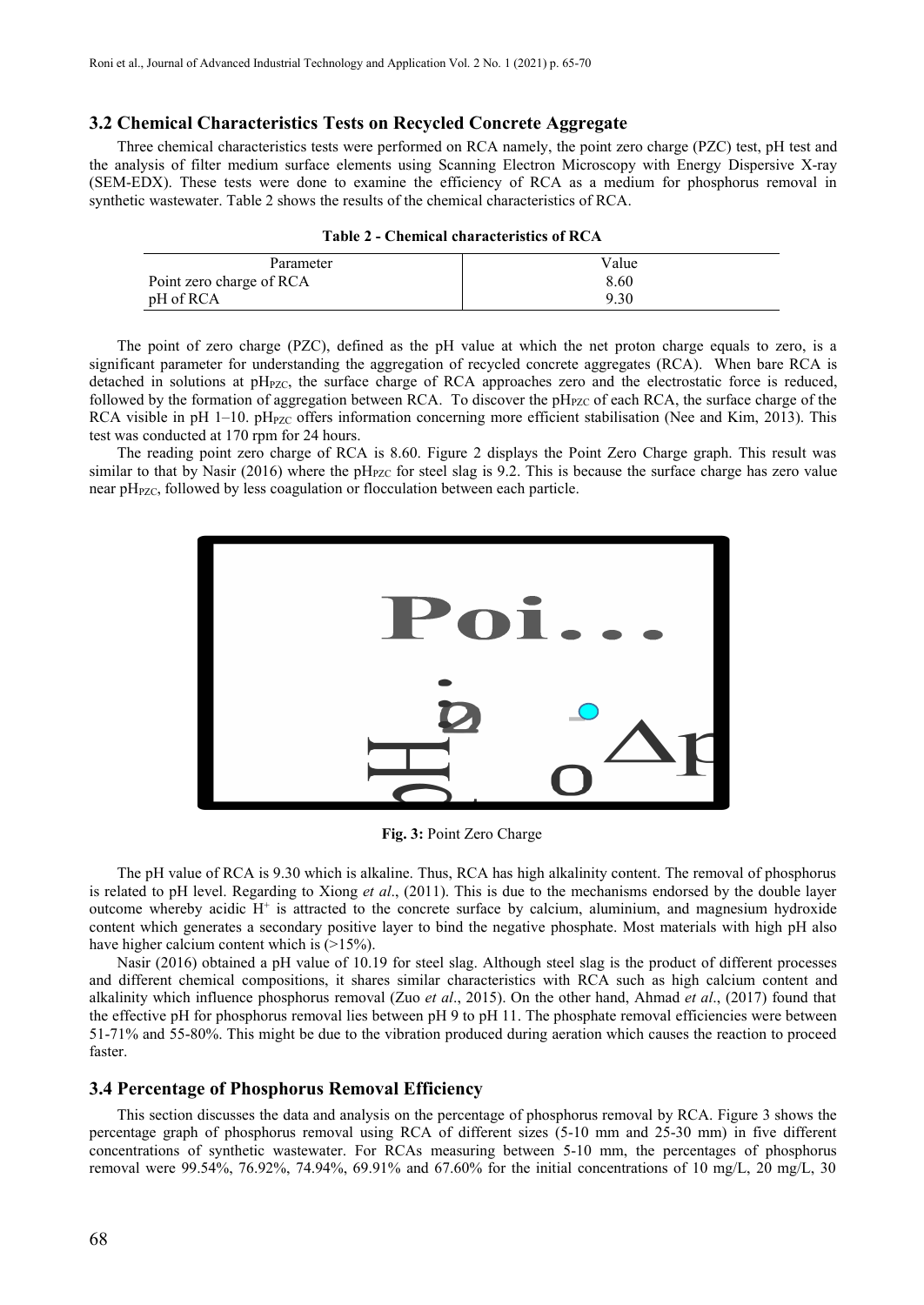mg/L, 40 mg/L and 50 mg/L, respectively. Next, for RCAs measuring 25-30 mm, the percentages of phosphorus removal were 94.49%, 68.95%, 67.89%, 66.42% and 66.25% for the initial concentrations of 10 mg/L, 20 mg/L, 30  $mg/L$ , 40 mg/L and 50 mg/L, respectively. The highest percentage of phosphorus removal achieved was 99.54% in the initial concentration of 10 mg/L by RCAs measuring between 5 mm to 10 mm while the lowest percentage of phosphorus removal was 66.25% in the initial concentration of 50 mg/L for RCAs measuring between 25 mm to 30 mm. It can be seen that the percentage of phosphorus removal decreases as the concentration of synthetic wastewater increases. From the graph, the percentage of phosphorus removal decreases as the initial concentration of synthetic wastewater increases. It was similar due to the outcomes by Wood and Atamney (2016) where 80-90% of initial phosphorus was absorbed by Laterite in concentrations of 10-25 mg/L while 60% of initial phosphorus was absorbed when higher concentrations were applied. According to Yihuan and Andrew (2018), the adsorption capacity increases linearly for the initial concentrations between 5 to 30 mg/L, but the percentage of phosphorus removed reached its maximum at the initial concentration of 15 mg/L. This suggests that the removal of phosphorus is not suitable at higher initial concentrations.



Fig. 3 - Percentage of Phosphorus removal with different size of RCA versus different concentration of synthetic **wastewater**

#### **5. Conclusion**

Based on physical and chemical characteristic of RCA, it shows that RCA could be an efficient new types of filter for removal of phosphorus.

#### **Acknowledgement**

The authors gratefully to acknowledge the Ministry of Education and Universiti Tun Hussein Onn Malaysia for providing the financial support through the Fundamental Research Grant Scheme (1618) and Geran Penyelidikan Pascasiswazah (H546).